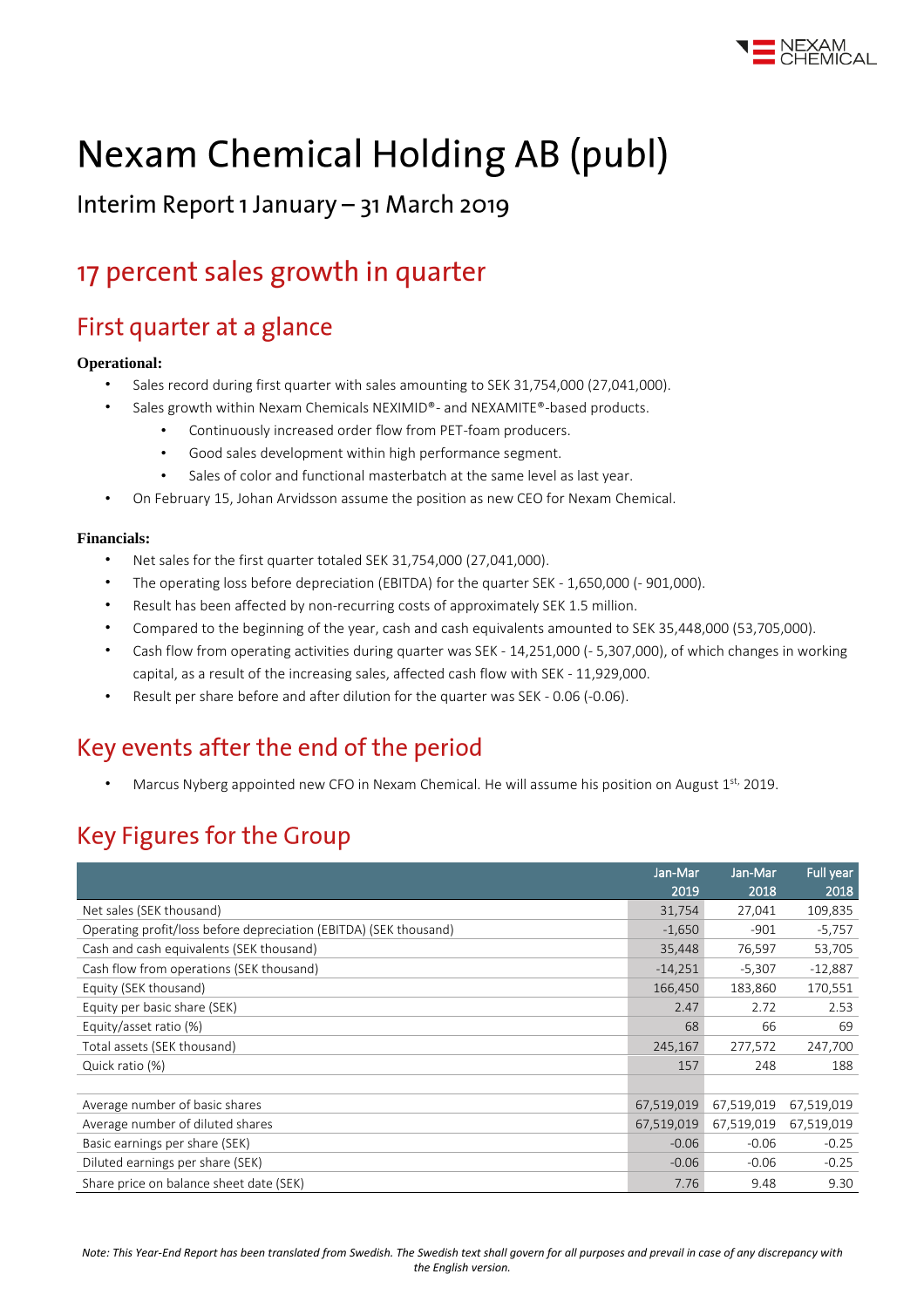

Comments from the CEO, Johan Arvidsson

### Sales record in the first quarter for Nexam Chemical

As the new CEO of Nexam Chemical since February 15, I now write my first comments in a quarterly report. However, all of you that has been following the company know that I have been the sales manager since 2016 and that I, together with all my colleagues, have laid the foundation for the positive development that we can see in this quarterly report.

Last year was in many ways a breakthrough for Nexam Chemical with a strong increase in sales through the strategic acquisition of Plasticolor, increased production capacity and new expertise among our employees. The positive trend from last year has continued during the first quarter. We have reached close to SEK 32 million in sales, with growth of about 17 percent compared with the corresponding quarter last year. It is the company´s strongest quarter so far, with the main growth within Nexam Chemical´s original product portfolio. Given what we know today regarding the general economic trend, I believe that the rest of the year looks promising.

### "We have reached close to SEK 32 million in sales, with growth of about 17 percent…"

Before I describe the quarter more in detail, I would like to give a more general reflection on where Nexam Chemical is today as a company. We are a company in growth where our innovative solutions create value by improving our customers' business. Chemical and polymer technology from Nexam Chemical increases our customers' profitability and also contributes to more sustainable solutions.

It is of course a paradox that a significant part of our business is aimed at companies in an industry where some of the products, mainly in the form of disposable plastic products, are rightly questioned just now. Nexam Chemical delivers solutions that contribute to less environmental impact by, for example, creating conditions for lighter and stronger end-products.

This in turn can, for example, improve fuel economy in vehicles or increase the possibilities for the use of renewable energy. In many projects we strive to enable a higher degree of recycling of plastics. A large part of all collected plastics is never recycled but instead incinerated or sent to landfill. In the worst case it ends up in the nature. In this area we not only have a business opportunity but also a possibility to contribute to a more sustainable society.

Back to the first quarter 2019 and how our markets has developed segment by segment. As we know, we received a couple of big orders within PET-foam at the end of 2018. They were received from customers with whom we have worked actively with for several years. We now see the result from that in the form of increasing sales volumes. I expect that these customers will generate growth for us for a long time to come.

### "…these customers will generate growth for us for a long time to come."

For the segment high performance applications, US is still our main market. We were pleased to receive a breakthrough order on the important Chinese market last year and have now raised our ambitions for sales on the Asian markets. The first quarter showed good sales development, and the growth potential within the segment remains large.

The **polyethylene pipe** segment is still slower than we would like. We have had some commercial success with a limited number of customers, but we still wait for the large commercial breakthrough. We are not satisfied with what we have achieved so far. That being said, it is important to remember that we have focused our resources to PET and high-performance applications to ensure success in these segments. In addition, we are talking about volume products where the potential customers are conservative and less likely to take risks,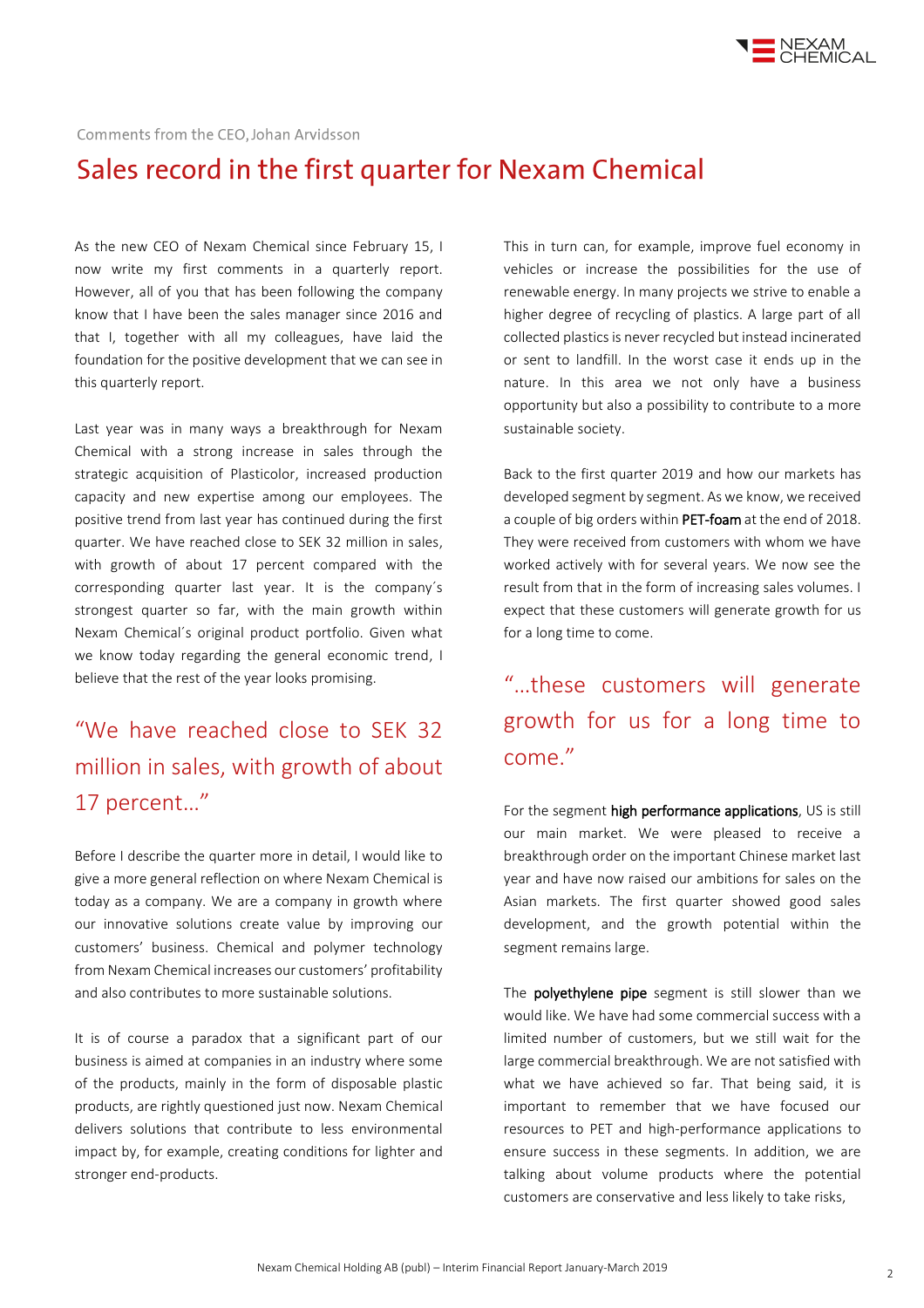

such as relying on a small and relatively newly established supplier. We are persistent and continue to work with also this segment.

Overall, I can say that Nexam Chemical had a really good first quarter and that the positive trend continues. Our sales and order intake were at record level, which unfortunately also meant that the cash flow was negatively affected in the short term by increased working capital. The operating result before depreciation and non-recurring costs is the best so far.

Finally, some words about the upcoming Annual General Meeting on May 16. It will be my first shareholders meeting as CEO for this fine company.

I look forward to meeting our shareholders who have supported and believed in Nexam Chemical for a long time. Now we are preparing to take the next step in

developing the company and how we will do that, I will tell you in my speech at the shareholders meeting.

Welcome to Lund on May 16! Johan Arvidsson, CEO

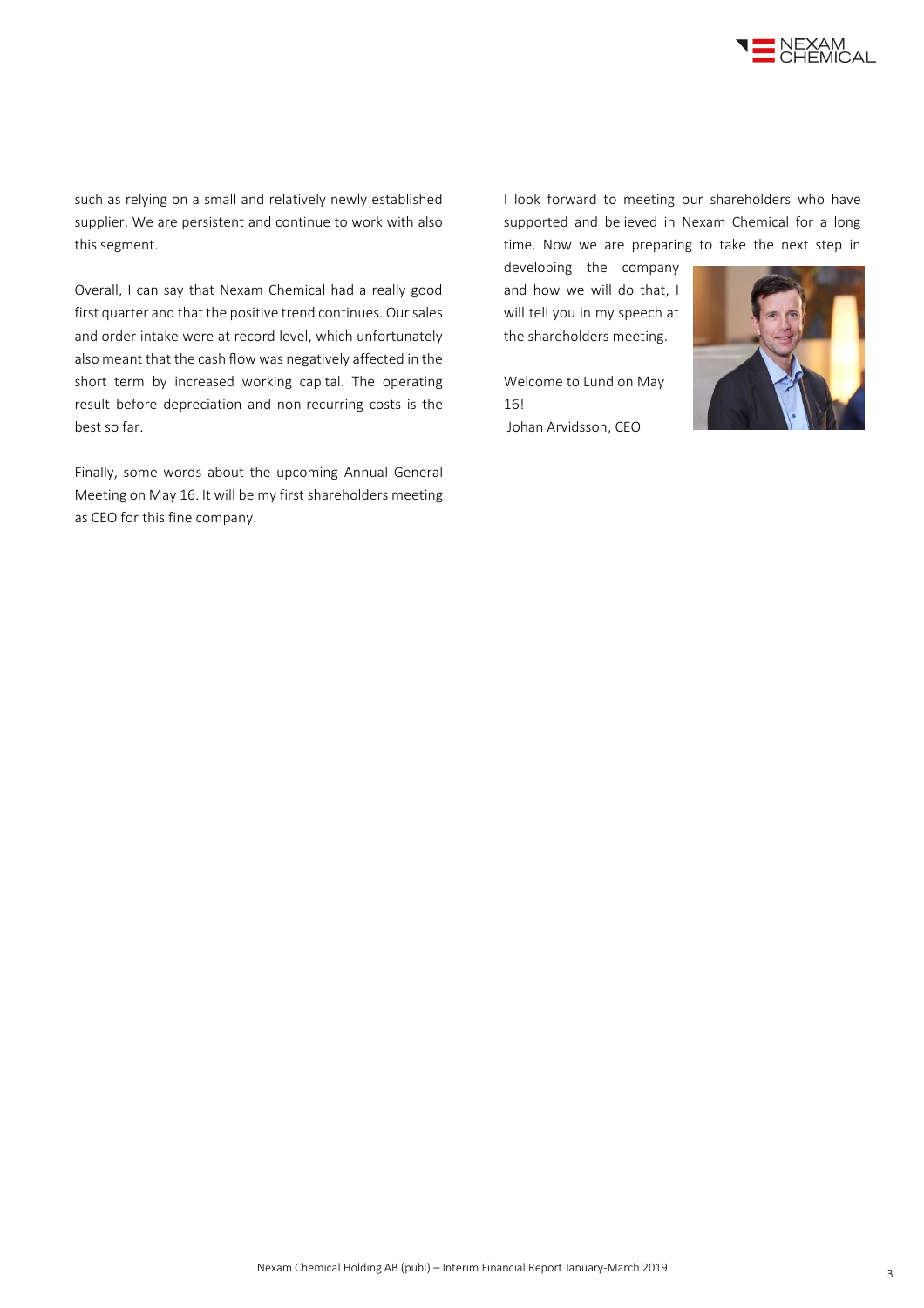

## This is Nexam Chemical

#### Nexam Chemical

Stronger, lighter and recyclable materials. It is one part of what the world needs to be able to grow in a sustainable way. We at Nexam Chemical can contribute to this. We work with improving polymeric materials – more commonly described as plastics. By adding our products, the customer can create materials that will give the endproducts completely new and effective properties. Such as lower weight, increased heat resistance and strength, longer life cycle and increased recycling.

Today we help our customers to improve materials that are then used in everything from computers, wind turbines and vehicle components to water pipes and food packaging. We are a growth company with a turnover of approximately SEK 110 million, with production in five countries, employs about forty persons and cooperates with well-known chemical and material companies all over the world.

The Company's head office is located in Lomma, Sweden. Development of new products and applications and formulation evaluation takes place in the laboratory in St. Andrews, Scotland where also the facility for production of the Company´s molecules are located. Large scale production of the company's unique molecules is performed in collaboration with contract manufacturers. Manufacturing of masterbatch and multifunctional masterbatch is performed by the subsidiary Plasticolor.

#### Our vision

To be a recognized world-leader in property modification of polymeric materials through heat-activated chemistry.

#### Our mission

To contribute to a more resource-efficient and sustainable society through innovative chemistry that improves properties, usability and recycling of polymeric materials.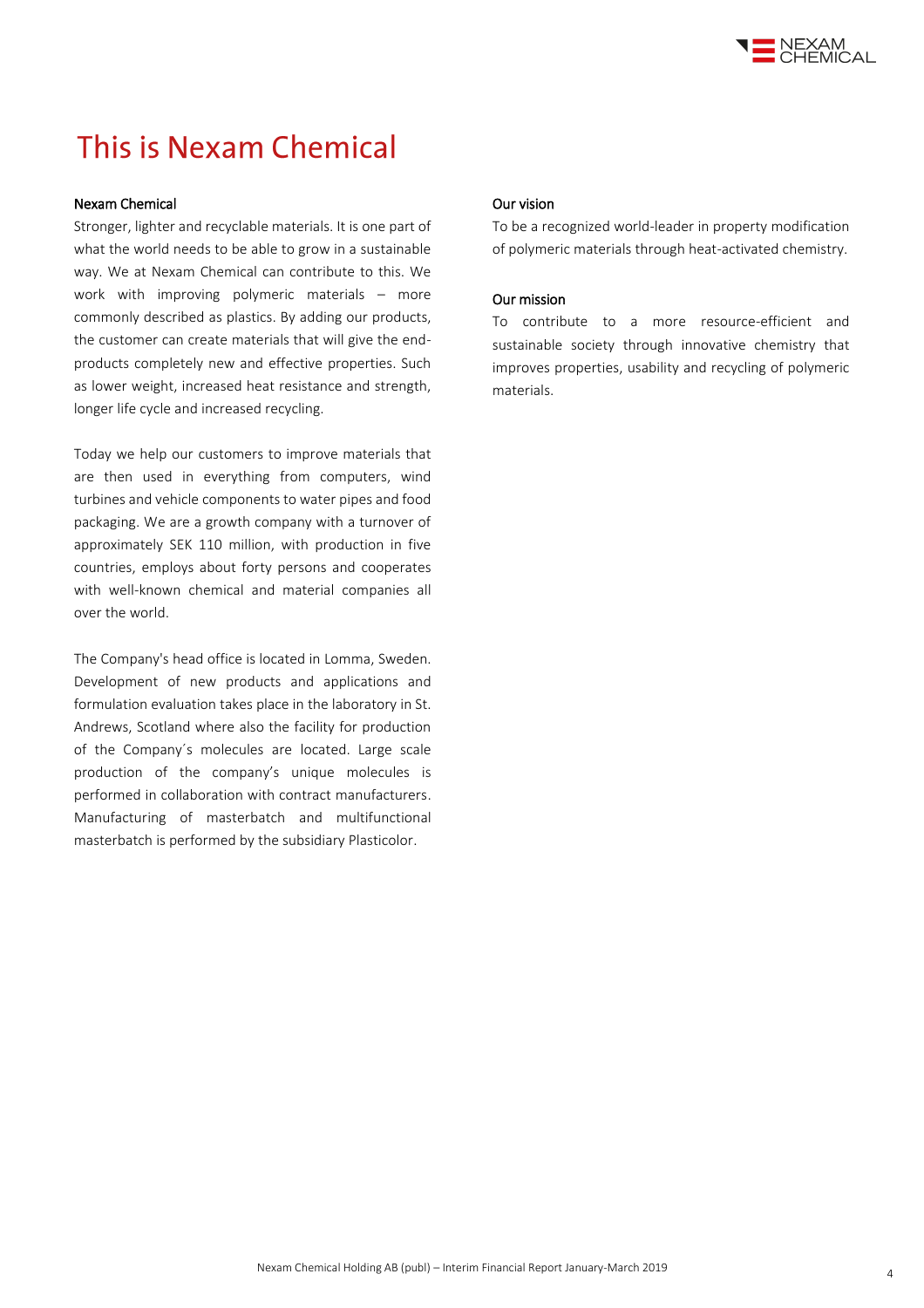

### **Financial comments**

#### Sales and profit

Net sales for the first quarter totaled SEK 31,754,000 (27,041,000). Other operating income for the quarter amounts to SEK 1,109,000 (1,200,000) and consists mainly of effects from exchange rates.

The personnel expenses during the first quarter totaled SEK - 9,271,000 (- 7,206,000). Personnel expenses has been affected by approximately SEK 1.5 million in nonrecurring costs related to organizational changes. Other operating expenses totaled SEK - 6,190,000 (- 5,962,000). The depreciation for the period amounts to SEK - 2,420,000 (- 2,820,000) of which SEK - 1,100,000 (- 1,100,000) concerns depreciation of acquired immaterial surplus values. The profit/loss before depreciation (EBITDA) amounted to SEK - 1,650,000 (- 901,000). Adjusted for non-recurring costs, EBITDA amounted to SEK - 198,000. The operating profit/loss before tax for the quarter came in at SEK - 4,338,000 (- 4,085,000).

#### Personnel and organization

The average number of employees in the Group for the period amounted to 41 (42), whereof 6 (9) were women.

## Other information

#### Group structure

Nexam Chemical Holding AB is a Swedish public limited liability company and its corporate ID no. is 556919-9432. The Group consists of the parent company Nexam Chemical Holding AB (publ) and two subgroups, Nexam



#### Investments

The total investment in intangible assets during the year amounts to SEK 577,000 (678,000) and for the material assets SEK 562,000 (726,000).

#### Cash flow

The cash flow from the operating activities during the quarter amounted to SEK - 14,251,000 (- 5,307,000). Changes in working capital has affected the cashflow negatively with SEK - 11,929,000 (3,860,000). The change in working capital is a consequence from sales starting to increase which affects the inventory and account receivables. During the quarter, amortization of bank loans has affected the cashflow with SEK - 3,135,000 (- 3,142,000). The total cash flow for the quarter amounted to SEK - 18,349,000 (- 9,998,000).

#### Financial position

Compared to the beginning of the year, the equity/assets ratio was 68 (69) percent, and the equity was SEK 166,450,000 (170,551,000). Cash and cash equivalents amounted to SEK 35,448,000 (53,705,000) compared to the beginning of the year. The Group has at the end of the period an interest-bearing debt of SEK 47,966,000 (51,020,000) compared to the beginning of the year.

Chemical and Plasticolor. All companies in the Group are wholly owned.

#### Accounting policies

The Group applies International Financial Reporting Standards (IFRS), as adopted by the EU. This interim report has been prepared in accordance with IAS 34 Interim Financial Reporting, the Annual Accounts Act. The parent company applies the Annual Accounts Act and the Swedish Financial Reporting Board recommendation RFR 2 Accounting for Legal Entities. The accounting policies and calculation methods applied are consistent with those described in the annual report for 2018. New standards and interpretations that came into force on January 1, 2019 have affected Nexam Chemical´s financial reporting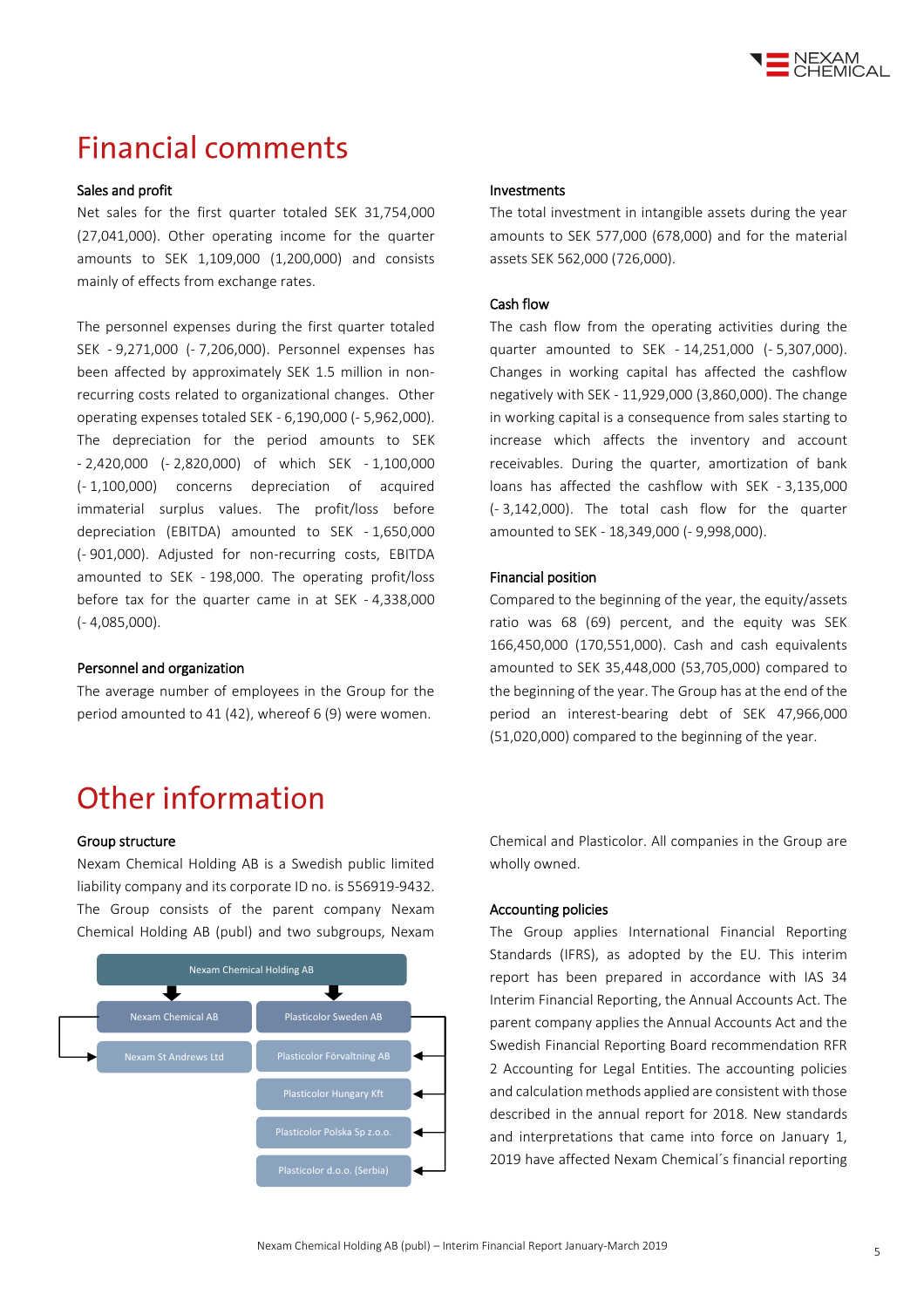

for the interim report period according to the description of new reporting standards below.

*Financial instruments.* Nexam Chemical has only financial assets and liabilities valued at amortized cost. As these financial assets and liabilities are due within twelve months, the value is estimated to correspond to fair value.

*Segment reporting.* Financial information reported to the chief operating decision maker (CEO) as the basis for allocating resources and judging the group's profit or loss is not divided into different operating segments. Therefor the group consists of a single operating segment and reference is made to the income statement and balance sheet regarding operating segment reporting

#### *New reporting standards.*

As of January 1, 2019, Nexam Chemical applies IFRS 16.

IFRS 16, Leases, replaces IAS 17 and begin to apply as of January 1, 2019. The standard requires that assets and liabilities attributable to all leases, with some exceptions, be reported in the balance sheet. Introducing the standard, Nexam Chemical will apply the simplified transition method, which means that comparative information in previous periods will not be recalculated.

IFRS 16 has only been applicable for the premises and land that the Group have leased. The Company currently, through the subsidiary Nexam St Andrews Ltd, only lease land with a remaining term of 72 years. The effect of the introduction of IFRS 16 will increase the assets by approximately SEK 3.6 million and the liabilities with the corresponding amount. The average interest rate per 1 January 2019 amounted to 3.5 percent. The new standard will primarily have an effect on the Company´s equity ratio and is expected to affect the 2019 profit/loss after tax by approximately SEK 50,000.

No other IFRS or IFRIC interpretations that have not yet come into force are expected to have any significant impact on the Group.

#### Transactions with related parties

During the year, SEK 174,000 has been paid in consulting fees for hiring of temporary purchasing manager from a company that are related to the Chairman of the Board. Other than that, no other transactions with related parties has occurred, except for determined remuneration for the Board of Directors and remuneration in accordance with employment agreement. The principles for these remunerations are stated in the annual report 2018.

#### Risks and uncertainties

The Group's operations are affected by a number of factors which can result in a risk for the Group's operations and profit. See the annual report for 2018 on Nexam Chemical's website for information about the Company's risks and uncertainties.

#### Estimates and judgements

In order to be able to prepare the financial statements, the Board of Directors and the Management make judgements and assumptions on the basis of available information that impact the company's financial performance and financial position.

Estimates and judgements are evaluated on an ongoing basis and are based on historical experience and other factors, including expectations about future events that can be reasonably expected under prevailing conditions. The actual outcome may differ from the judgements made. The areas where estimates and assumptions could lead to a significant risk of adjustments to the figures reported for the company's financial performance, and position in future reporting periods, are primarily judgements about market conditions and thus the value of the Group's non-current assets.

#### Audit review

These financial statements have not been audited by the Company´s auditor.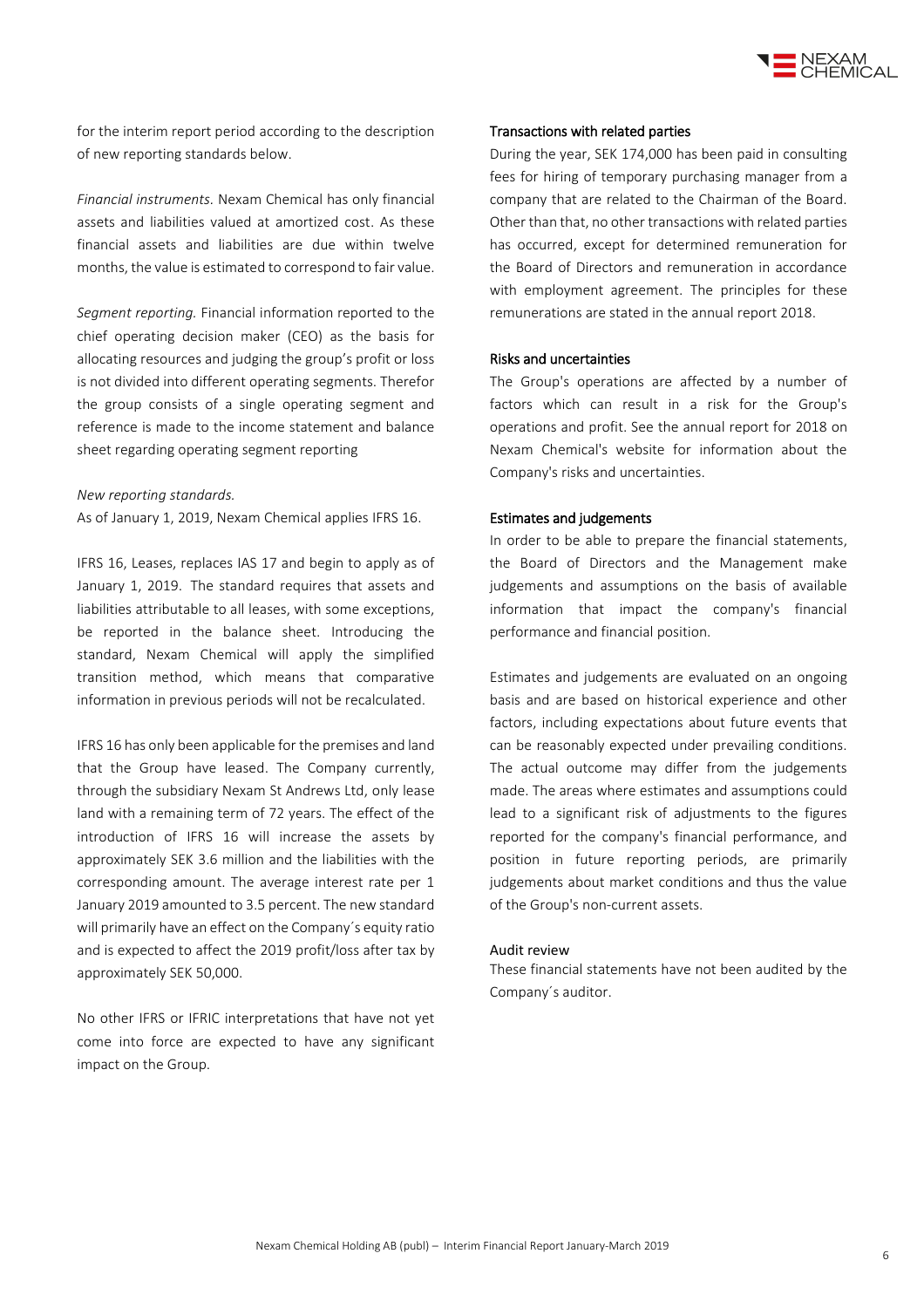

The Board of Directors and the Chief Executive Officer certify that the interim financial report provides a true and fair view of the parent company´s and the Group´s business, financial position and performance and describes material risks and uncertainties to which the parent company and the companies in the group are exposed.

\_\_\_\_\_\_\_\_\_\_\_\_\_\_\_\_\_\_\_\_\_\_\_\_\_\_\_\_\_\_\_\_\_\_\_\_\_\_\_\_\_\_\_\_\_\_\_\_\_\_\_\_\_\_\_\_\_\_\_\_\_\_\_\_\_\_\_\_\_\_\_\_\_\_\_\_\_\_\_\_\_\_\_

Lomma 7 May 2019

Lennart Holm Cecilia Jinert Johansson Jonna Opitz<br>
Chairman of the Board Member of the Board Member of the Board Chairman of the Board

Daniel Röme **Per-Ewe Wendel** Johan Arvidsson Member of the Board Member of the Board CEO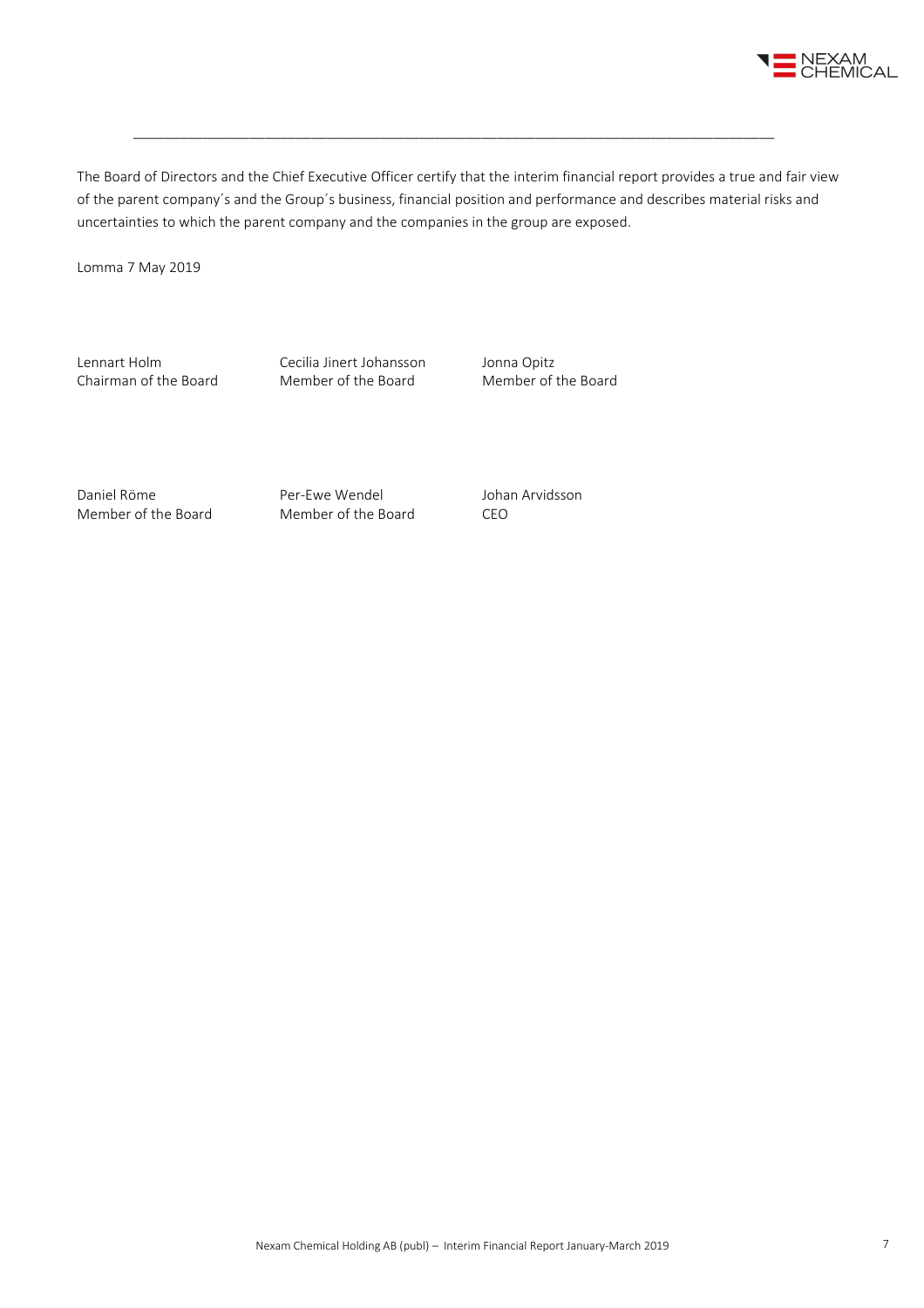

# **Financial Statements in summary**

| Consolidated income statement in summary                                                                              |           |           |           |
|-----------------------------------------------------------------------------------------------------------------------|-----------|-----------|-----------|
|                                                                                                                       | Jan-Mar   | Jan-Mar   | Full year |
| (SEK '000)<br><b>Note</b>                                                                                             | 2019      | 2018      | 2018      |
|                                                                                                                       |           |           |           |
| Net sales<br>2                                                                                                        | 31,754    | 27,041    | 109,835   |
| Changes in goods in progress, finished goods and work in progress                                                     | 5,120     | 650       | 2,844     |
| Other operating income                                                                                                | 1,109     | 1,200     | 2,314     |
|                                                                                                                       | 37,983    | 28,891    | 114,993   |
|                                                                                                                       |           |           |           |
| <b>Operating expenses</b>                                                                                             |           |           |           |
| Raw materials and consumables                                                                                         | $-24,172$ | $-16,510$ | $-67,990$ |
| Operating expenses                                                                                                    | $-6,190$  | $-5,962$  | $-24,339$ |
| Personnel cost                                                                                                        | $-9,271$  | $-7,206$  | $-28,277$ |
| Depreciation and write-down of tangible and intangible assets                                                         | $-2,420$  | $-2,820$  | $-9,927$  |
| Other operating expenses                                                                                              |           | $-114$    | $-144$    |
| Operating profit/loss                                                                                                 | $-4,070$  | $-3,721$  | $-15,684$ |
|                                                                                                                       |           |           |           |
| <b>Financial items</b>                                                                                                |           |           |           |
| Financial income                                                                                                      | 8         | 2         | 20        |
| Financial costs                                                                                                       | $-276$    | $-366$    | $-1,363$  |
| Profit/loss before tax                                                                                                | $-4,338$  | $-4,085$  | $-17,027$ |
|                                                                                                                       |           |           |           |
| Income tax                                                                                                            | $-35$     | $-71$     | $-153$    |
| Profit/loss for the period                                                                                            | $-4,373$  | $-4,156$  | $-17,180$ |
|                                                                                                                       |           |           |           |
| Other comprehensive income                                                                                            |           |           |           |
| Items that may be reclassified to profit or loss                                                                      |           |           |           |
| Translation differences on foreign subsidiaries                                                                       | 272       | 571       | 282       |
| Sum of other comprehensive income, net after tax                                                                      | 272       | 571       | 282       |
| Comprehensive result for the period                                                                                   | $-4,101$  | $-3,585$  | $-16,898$ |
|                                                                                                                       |           |           |           |
| The profit for the year as well as comprehensive income are wholly attributable to the parent company's shareholders. |           |           |           |

| Earnings per share (SEK)         |         |                                  |         |
|----------------------------------|---------|----------------------------------|---------|
| Basic earnings per share (SEK)   | $-0.06$ | $-0.06$                          | $-0.25$ |
| Diluted earnings per share (SEK) | $-0.06$ | $-0.06$                          | $-0.25$ |
| Average number of basic shares   |         | 67,519,019 67,519,019 67,519,019 |         |
| Average number of diluted shares |         | 67,519,019 67,519,019 67,519,019 |         |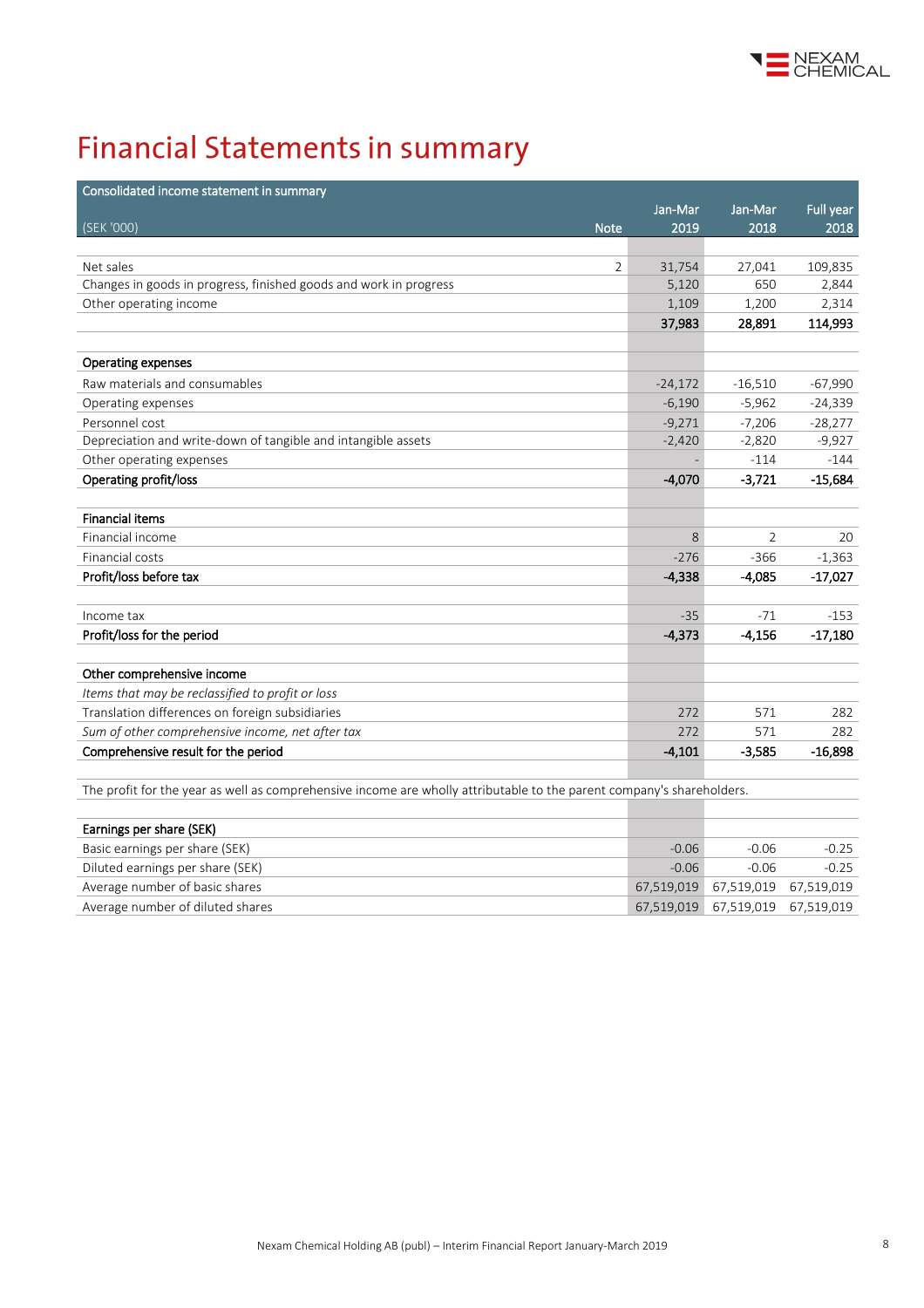

| Consolidated balance sheet in summary |         |         |         |
|---------------------------------------|---------|---------|---------|
|                                       | 31 Mar  | 31 Mar  | 31 Dec  |
| (SEK'000)<br><b>Note</b>              | 2019    | 2018    | 2018    |
| <b>ASSETS</b>                         |         |         |         |
| Intangible assets<br>$\mathbf{1}$     | 107,238 | 110,166 | 107,895 |
| Tangible assets                       | 51,497  | 49,810  | 47,820  |
| Financial assets                      | 5       | 5       | 5       |
| Inventory                             | 24,568  | 15,428  | 19,448  |
| Trade receivables                     | 22,871  | 20,268  | 16,245  |
| Other receivables                     | 3,540   | 5,298   | 2,582   |
| Cash and bank                         | 35,448  | 76,597  | 53,705  |
| <b>TOTAL ASSETS</b>                   | 245,167 | 277,572 | 247,700 |
|                                       |         |         |         |
| <b>EQUITY AND LIABILITIES</b>         |         |         |         |
| Equity                                | 166,450 | 183,860 | 170,551 |
| Long-term debt with interest          | 35,378  | 49,366  | 38,443  |
| Other long-term debt                  | 3,870   | 3,120   | 152     |
| Short term debt with interest         | 12,588  | 13,352  | 12,577  |
| Trade payables                        | 14,223  | 11,262  | 14,499  |
| Other liabilities                     | 12,658  | 16,612  | 11,478  |
| TOTAL EQUITY AND LIABILITIES          | 245,167 | 277,572 | 247,700 |

| Consolidated changes in equity in summary   |          |         |           |
|---------------------------------------------|----------|---------|-----------|
|                                             | Jan-Mar  | Jan-Mar | Full year |
| (SEK '000)                                  | 2019     | 2018    | 2018      |
| Balance at the beginning of the period      | 170,551  | 187,512 | 187,512   |
| Profit/loss for the period                  | $-4.373$ | -4,156  | $-17,180$ |
| Other comprehensive income                  | 272      | 571     | 282       |
| Transactions with shareholders <sup>1</sup> |          | -67     | -63       |
| Balance at the end of the period            | 166,450  | 183,860 | 170,551   |

<sup>1</sup> Concerns cost connected to share issue in 2017

| Consolidated cash flow in summary                           |           |          |           |
|-------------------------------------------------------------|-----------|----------|-----------|
|                                                             | Jan-Mar   | Jan-Mar  | Full year |
| (SEK '000)                                                  | 2019      | 2018     | 2018      |
| Cash flow from operating activities                         |           |          |           |
| Operating income                                            | $-4,070$  | $-3,721$ | $-15,684$ |
| Adjustment from non-cash items                              | 1,748     | 2,274    | 8,931     |
| Cash flow from operations before changes in working capital | $-2,322$  | $-1,447$ | $-6,753$  |
| Changes in working capital                                  | $-11,929$ | $-3,860$ | $-6,134$  |
| Cash flow from operations                                   | $-14,251$ | $-5,307$ | $-12,887$ |
| Cash flow from investment activities                        | $-963$    | $-1.405$ | $-5,537$  |
| Cash flow from financing activities                         | $-3,135$  | $-3,286$ | $-14,333$ |
| Cash flow for the period                                    | $-18,349$ | $-9,998$ | $-32,757$ |
| Cash and cash equivalents at the beginning of the period    | 53,705    | 86,407   | 86,407    |
| Effect of exchange rate changes on cash                     | 92        | 188      | 55        |
| Cash and cash equivalents at end of period                  | 35,448    | 76,597   | 53,705    |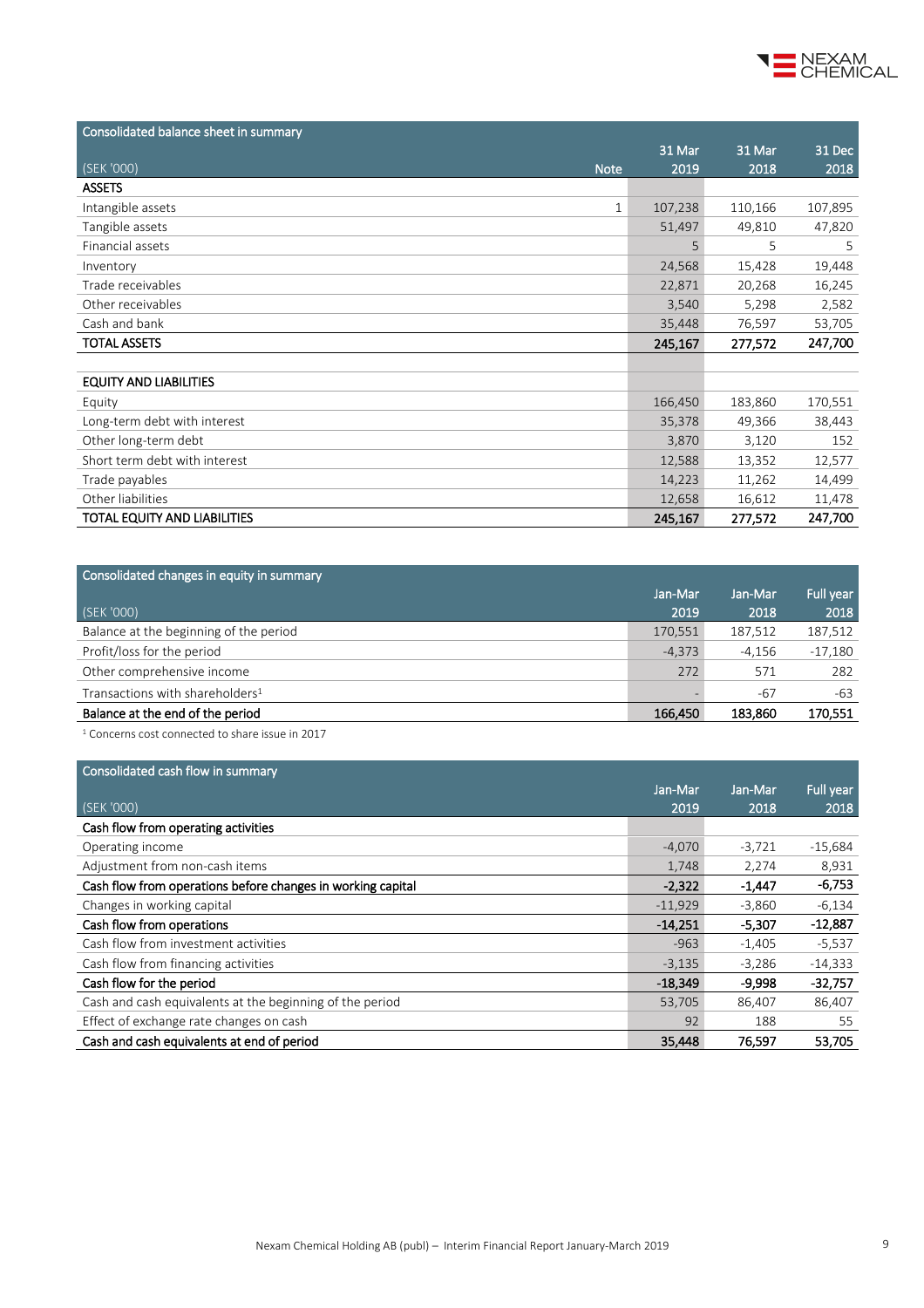

| Parent company - Income statement in summary                  |          |                          |           |
|---------------------------------------------------------------|----------|--------------------------|-----------|
|                                                               | Jan-Mar  | Jan-Mar                  | Full year |
| (SEK '000)                                                    | 2019     | 2018                     | 2018      |
|                                                               |          |                          |           |
| Net sales                                                     | 3,000    | 7,000                    | 9,000     |
|                                                               | 3,000    | 7,000                    | 9,000     |
|                                                               |          |                          |           |
| <b>Operating expenses</b>                                     |          |                          |           |
| Operating expenses                                            | $-965$   | $-1,224$                 | $-5,055$  |
| Personnel cost                                                | $-3,311$ | $-1,679$                 | $-5,849$  |
| Depreciation and write-down of tangible and intangible assets |          |                          |           |
| Operating profit/loss                                         | $-1,276$ | 4,097                    | $-1,904$  |
|                                                               |          |                          |           |
| <b>Financial items</b>                                        |          |                          |           |
| Write down financial assets                                   | $-4,000$ | $-5,000$                 | $-12,000$ |
| Interest income and other similar profit items                |          |                          |           |
| Interest expenses and other similar loss items                | $-215$   | $-277$                   | $-1,024$  |
| Profit/loss before tax                                        | $-5,491$ | $-1,180$                 | $-14,928$ |
|                                                               |          |                          |           |
| Appropriations                                                |          | $\overline{\phantom{0}}$ | 4,500     |
| Income tax                                                    |          |                          |           |
| Profit/loss for the period                                    | $-5,491$ | $-1,180$                 | $-10,428$ |

| Parent company - Statement of comprehensive income |          |                          |           |
|----------------------------------------------------|----------|--------------------------|-----------|
|                                                    | Jan-Mar  | Jan-Mar                  | Full year |
| (SEK '000)                                         | 2019     | 2018                     | 2018      |
| Profit/loss for the period                         | $-5.491$ | $-1.180$                 | $-10,428$ |
| Other comprehensive income                         |          | $\overline{\phantom{a}}$ |           |
| Comprehensive profit for the period                | -5.491   | $-1.180$                 | -10.428   |

| Parent company - Balance sheet in summary |         |         |         |
|-------------------------------------------|---------|---------|---------|
|                                           | 31 Mar  | 31 Mar  | 31 Dec  |
| (SEK '000)                                | 2019    | 2018    | 2018    |
| <b>ASSETS</b>                             |         |         |         |
| Financial assets                          | 409,076 | 409,076 | 409,076 |
| Receivables from group companies          | 41,040  | 31,540  | 38,040  |
| Other receivables                         | 688     | 433     | 495     |
| Cash and bank                             | 19,130  | 55,668  | 29,816  |
| <b>TOTAL ASSETS</b>                       | 469,934 | 496,717 | 477,427 |
|                                           |         |         |         |
| <b>EQUITY AND LIABILITIES</b>             |         |         |         |
| Equity                                    | 416,977 | 431,717 | 422,469 |
| Provisions for pension                    | 161     | 120     | 152     |
| Long-term debt with interest              | 33,000  | 45,000  | 36,000  |
| Other long-term debt                      |         | 3,000   |         |
| Short term debt with interest             | 12,000  | 12,000  | 12,000  |
| Trade payables                            | 426     | 242     | 597     |
| Other liabilities                         | 7,370   | 4,638   | 6,209   |
| TOTAL EQUITY AND LIABILITIES              | 469,934 | 496,717 | 477,427 |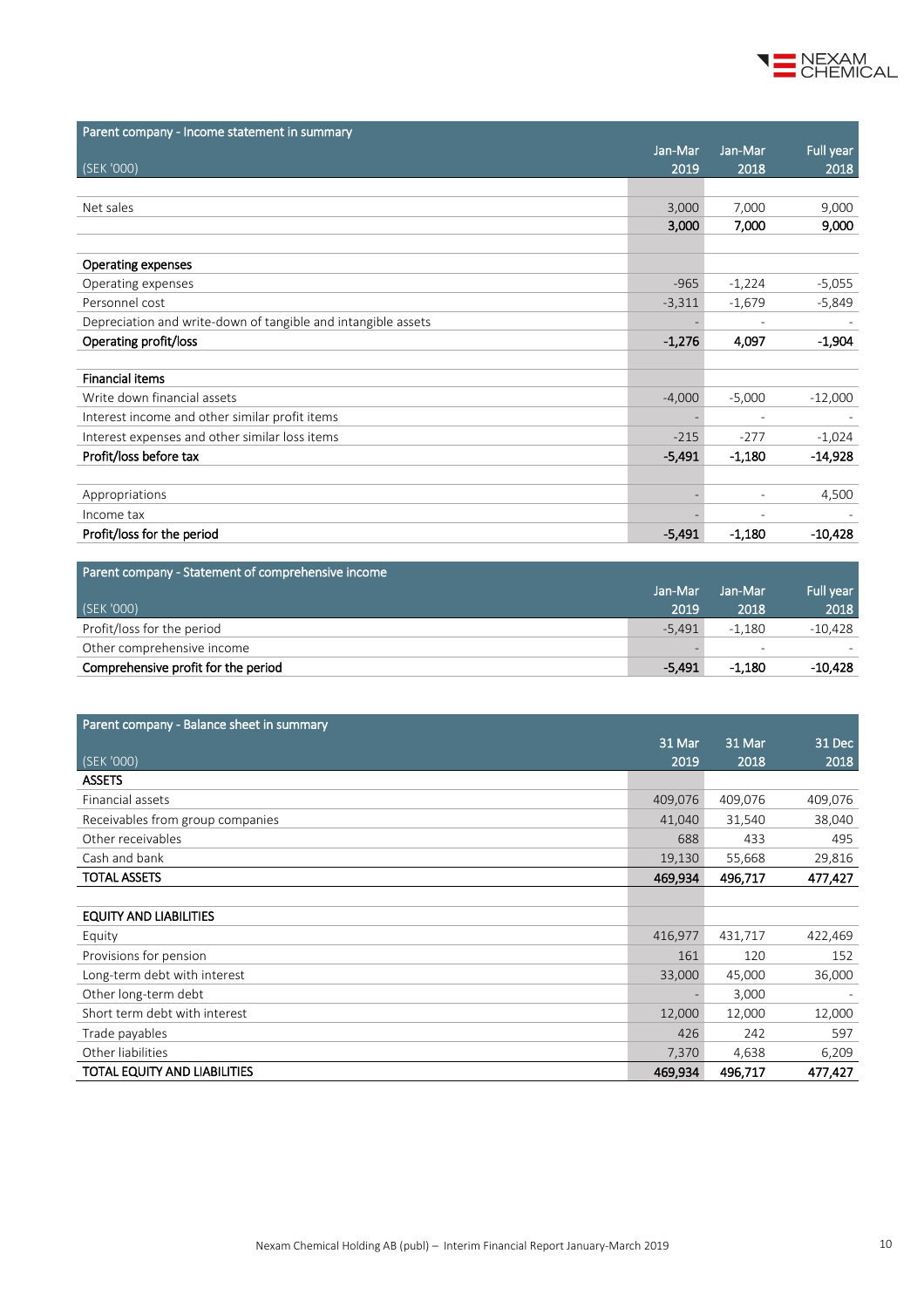

| Note 1 - Intangible assets              |                          |           |             |                |
|-----------------------------------------|--------------------------|-----------|-------------|----------------|
|                                         |                          | Market    | Development |                |
| (SEK '000)                              | Goodwill                 | positions | costs       | <b>Patents</b> |
| Accumulated cost                        |                          |           |             |                |
| Opening balance 1 January 2019          | 45,943                   | 44,000    | 21,389      | 5,934          |
| Additions                               |                          |           | 661         |                |
| Closing balance 31 March 2019           | 45,943                   | 44,000    | 22,050      | 5,934          |
| Accumulated depreciation                |                          |           |             |                |
| Opening balance 1 January 2019          |                          | $-4,767$  | $-2,817$    | $-1,787$       |
| Expensed depreciation for the period    |                          | $-1,100$  | $-134$      |                |
| Capitalized depreciation for the period | $\overline{\phantom{a}}$ |           |             | -84            |
| Closing balance 31 March 2019           |                          | $-5,867$  | $-2,951$    | $-1,871$       |
|                                         |                          |           |             |                |
| Residual value 31 March 2019            | 45,943                   | 38,133    | 19,099      | 4,063          |
| Accumulated cost                        |                          |           |             |                |
| Opening balance 1 January 2018          | 45,943                   | 44,000    | 18,806      | 5,929          |
| Additions                               |                          |           | 2,583       | 5              |
| Closing balance 31 December 2018        | 45,943                   | 44.000    | 21,389      | 5,934          |
| Accumulated depreciation                |                          |           |             |                |
| Opening balance 1 January 2018          | $\overline{\phantom{a}}$ | $-367$    | $-2,172$    | $-1,441$       |
| Expensed depreciation for the period    |                          | $-4,400$  | $-645$      | $-7$           |
| Capitalized depreciation for the period |                          |           |             | $-339$         |
| Closing balance 31 December 2018        | $\overline{\phantom{a}}$ | $-4,767$  | $-2,817$    | $-1,787$       |
| Residual value 31 December 2018         | 45,943                   | 39,233    | 18,572      | 4,147          |

| Note 2 - Net sales divided on geographical markets |         |         |           |
|----------------------------------------------------|---------|---------|-----------|
|                                                    | Jan-Mar | Jan-Mar | Full year |
| (SEK '000)                                         | 2019    | 2018    | 2018      |
| Net sales Sweden                                   | 10,619  | 12,133  | 44,283    |
| Net sales Europe                                   | 18,680  | 12,881  | 54,541    |
| Net sales rest of the world                        | 2.455   | 2.027   | 11,011    |
|                                                    | 31,754  | 27,041  | 109,835   |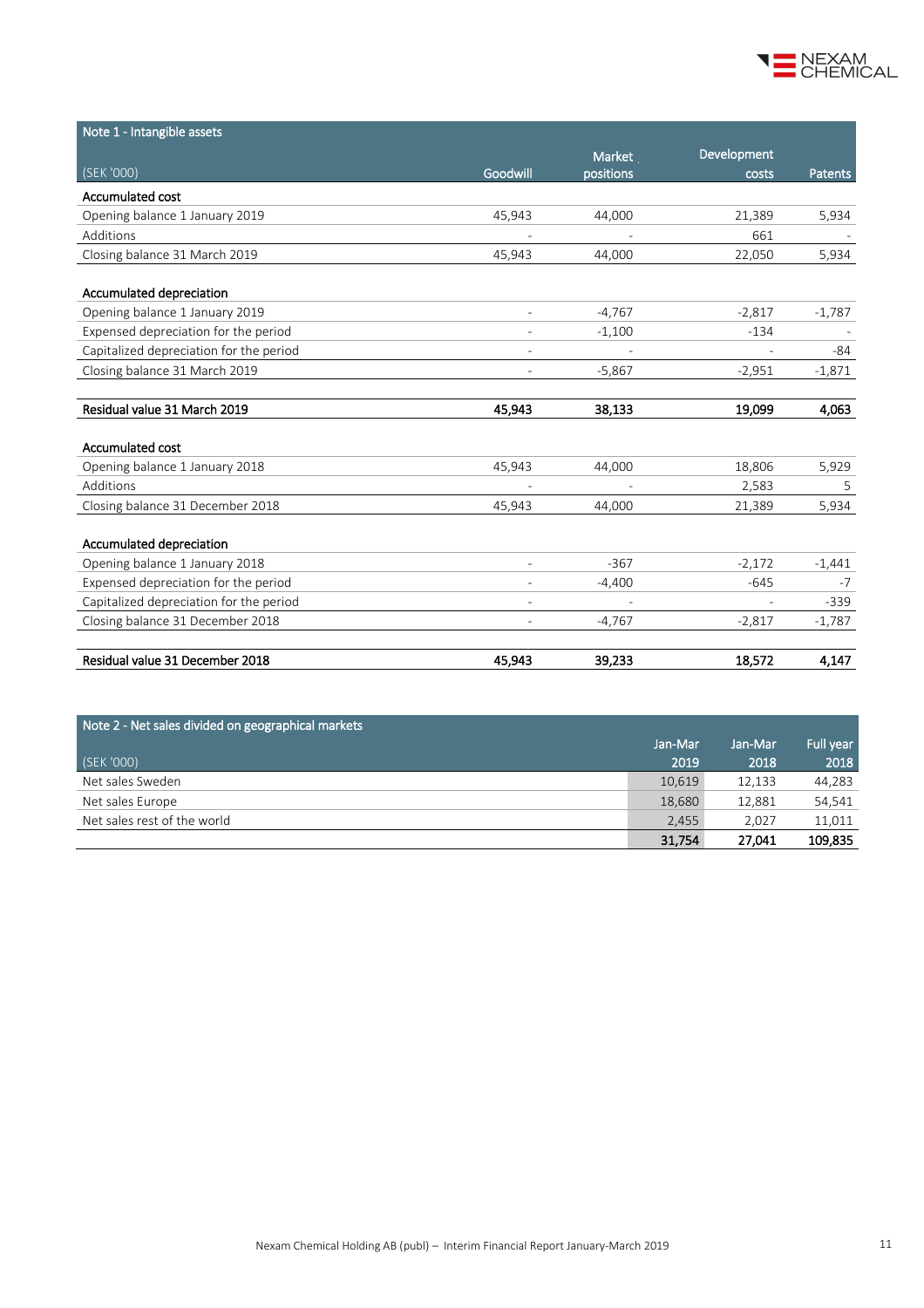

# Share capital, shares and ownership

The Company's share capital totals SEK 1,298,442.67 divided into 67,519,019 outstanding shares. The Company only has one class of shares and all shares have equal rights to dividends. The shares of Nexam Chemical Holding AB were listed on NASDAQ Stockholm First North Premier under the ticker NEXAM. Approximately 3.6 million shares have been turned over during the first quarter 2019 and the average price during the period was SEK 8.63 per share.

#### Shareholders

The number of shareholders as of 31 March 2019 was 6,551.

| Shareholders                            | <b>Shares</b> | Percent |
|-----------------------------------------|---------------|---------|
| Försäkringsbolaget, Avanza Pension      | 10,501,344    | 15.6%   |
| SIX SIS AG                              | 7,133,876     | 10.6%   |
| Länsförsäkringar Småbolag Sverige       | 2,346,782     | 3.5%    |
| Lennart Holm, privately och via company | 2,121,596     | 3.1%    |
| Goldman Sachs International Ltd         | 1,518,973     | 2.2%    |
| Daniel Röme, via company                | 1,500,237     | 2.2%    |
| <b>IBKR Financial Services AG</b>       | 1,460,646     | 2.2%    |
| Nordnet Pensionsförsäkring AB           | 1,281,626     | 1.9%    |
| Michael Karlsson                        | 948,342       | 1.4%    |
| Björn Parkander                         | 912,517       | 1.4%    |
| Other shareholders (approx. 6,600)      | 37,793,080    | 56.0%   |
| Total                                   | 67,519,019    | 100.0%  |

## **Financial calendar**

| 16 May 2019 | Annual General Meeting 2019           |
|-------------|---------------------------------------|
| 20 Aug 2019 | Interim Report January-June 2019      |
| 12 Nov 2019 | Interim Report January-September 2019 |
| 14 Feb 2020 | Year-End-Report 2019                  |

# Annual General Meeting

The Annual General Meeting (AGM) of Nexam Chemical Holding AB (publ) will be held on Thursday, 16 May 2019, at 3:00 pm, at Elite Hotel Ideon, Scheelevägen 27 in Lund, Sweden. Admission for registration from 2.00 p.m.

Shareholders wishing to attend the AGM must,

- first, be listed in the share register kept by Euroclear Sweden AB on Friday, May 10 2019 and
- secondly, not later than Friday, May 10 2019, inform Nexam Chemical in writing of their attendance and

Interim reports are available on [www.nexamchemical.com.](http://www.nexamchemical.com/)

number of assistances, if any, to Nexam Chemical Holding AB (publ), Bolagsstämma, P.O. Box 165, SE-234 23 Lomma. Such notification can also be given by telephone +46 733 88 98 38, or by e-mail to info@nexamchemical.com.

Notification ought to include the shareholder's name, address, telephone number, personal or corporate identity number, registered shareholding and information on proxies, if any. Notification and particulars of any proxy and assistances will be registered with Nexam Chemical to provide the basis for the voting list.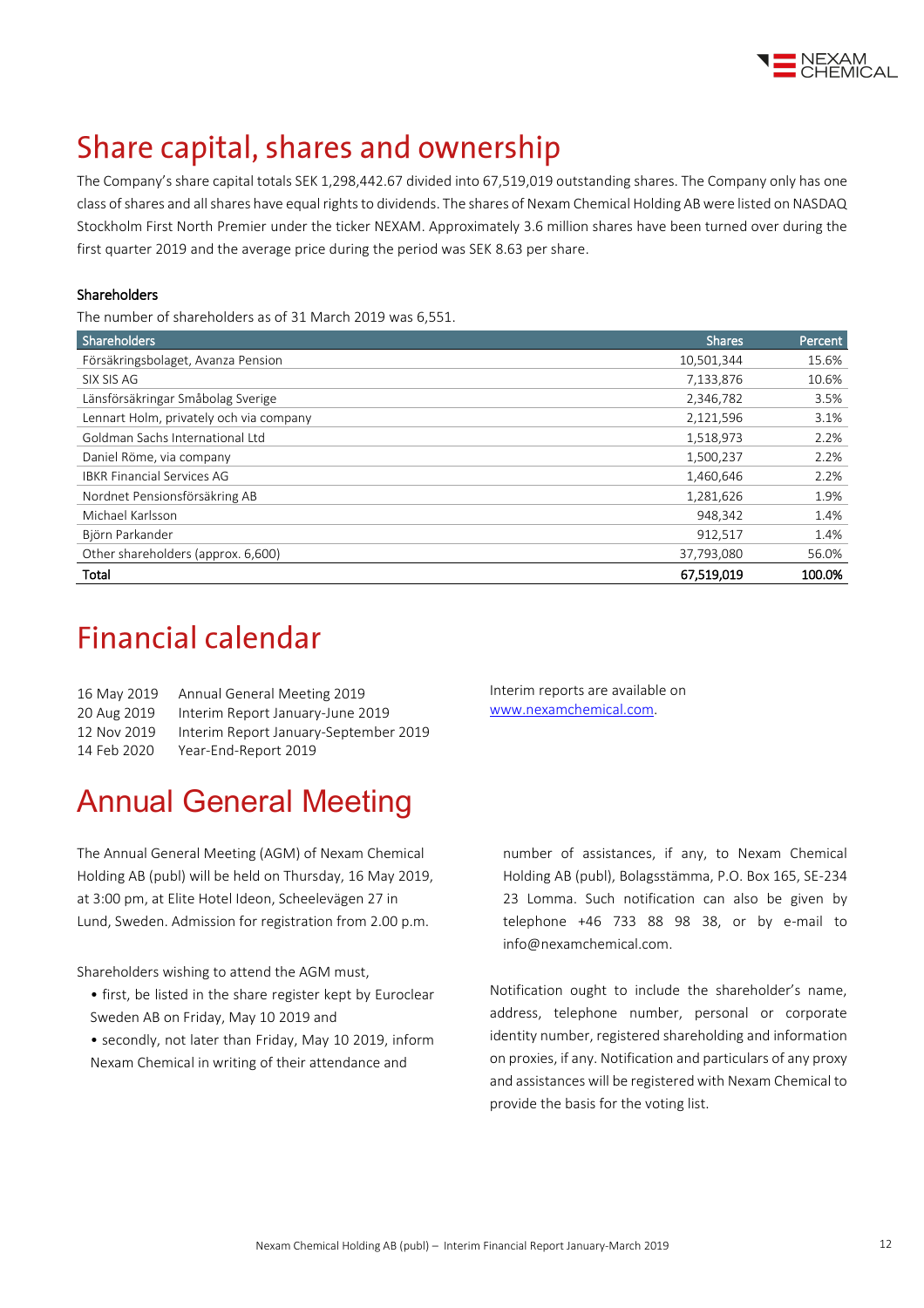

#### For further information concerning the report, please contact:

Johan Arvidsson, VD Tel: +46 (0)708-97 44 39 E-post: [johan.arvidsson@nexamchemical.com](mailto:johan.arvidsson@nexamchemical.com)

This information is information that Nexam Chemical Holding AB is obliged to make public pursuant to the EU Market Abuse Regulation and the Securities Markets Act. The information was submitted for publication, through the agency of the contact person set out above, at 08:00 CET on May 7, 2019.